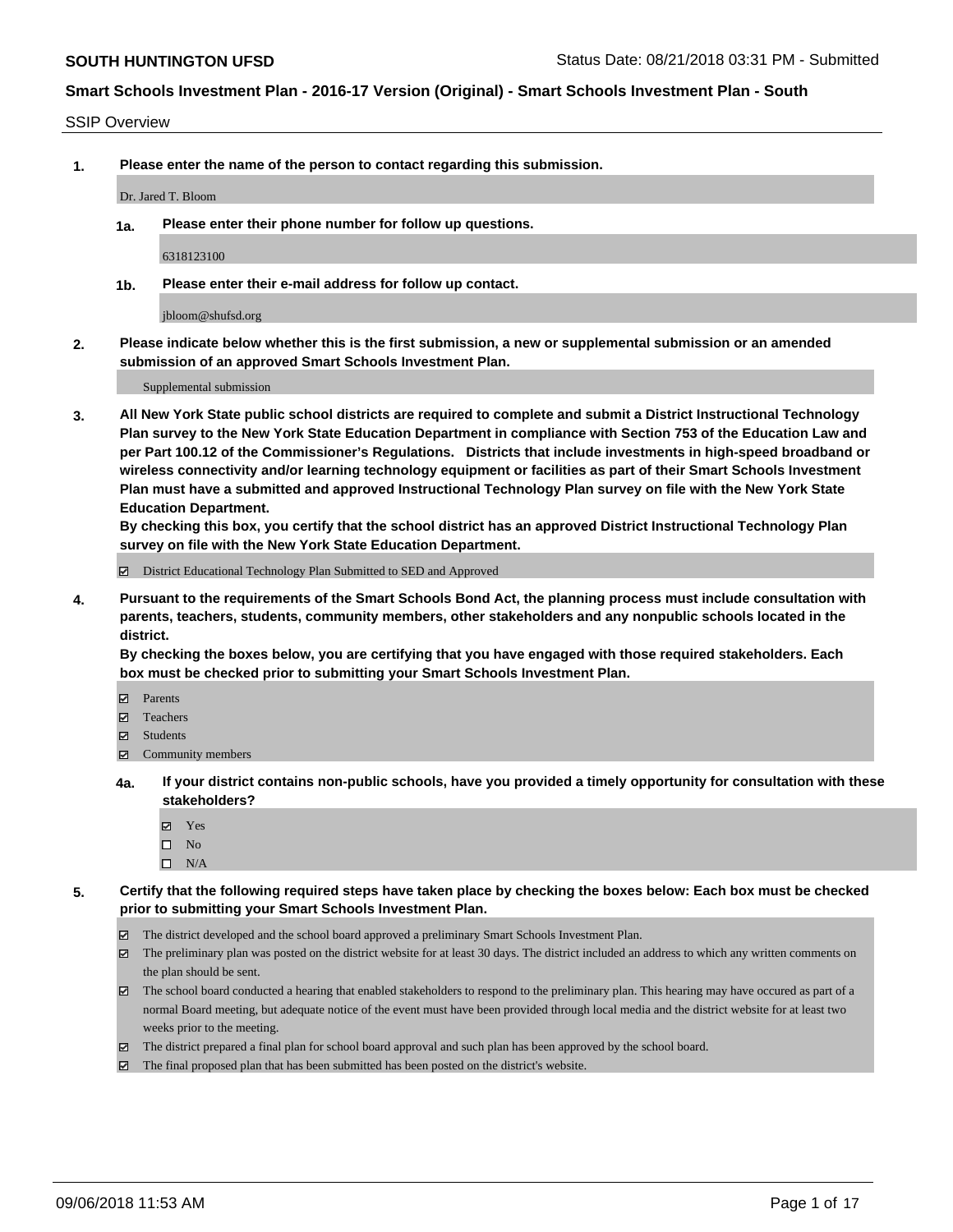SSIP Overview

**5a. Please upload the proposed Smart Schools Investment Plan (SSIP) that was posted on the district's website, along with any supporting materials. Note that this should be different than your recently submitted Educational Technology Survey. The Final SSIP, as approved by the School Board, should also be posted on the website and remain there during the course of the projects contained therein.**

Smart Schools 2.pdf

**5b. Enter the webpage address where the final Smart Schools Investment Plan is posted. The Plan should remain posted for the life of the included projects.**

http://www.shufsd.org/district/instructional\_technology

**6. Please enter an estimate of the total number of students and staff that will benefit from this Smart Schools Investment Plan based on the cumulative projects submitted to date.**

2,164

**7. An LEA/School District may partner with one or more other LEA/School Districts to form a consortium to pool Smart Schools Bond Act funds for a project that meets all other Smart School Bond Act requirements. Each school district participating in the consortium will need to file an approved Smart Schools Investment Plan for the project and submit a signed Memorandum of Understanding that sets forth the details of the consortium including the roles of each respective district.**

 $\Box$  The district plans to participate in a consortium to partner with other school district(s) to implement a Smart Schools project.

### **8. Please enter the name and 6-digit SED Code for each LEA/School District participating in the Consortium.**

| Partner LEA/District | <b>ISED BEDS Code</b> |
|----------------------|-----------------------|
| (No Response)        | (No Response)         |

#### **9. Please upload a signed Memorandum of Understanding with all of the participating Consortium partners.**

(No Response)

**10. Your district's Smart Schools Bond Act Allocation is:**

\$2,900,702

**11. Enter the budget sub-allocations by category that you are submitting for approval at this time. If you are not budgeting SSBA funds for a category, please enter 0 (zero.) If the value entered is \$0, you will not be required to complete that survey question.**

|                                       | Sub-<br>Allocations |
|---------------------------------------|---------------------|
| <b>School Connectivity</b>            | $\mathbf 0$         |
| Connectivity Projects for Communities | $\Omega$            |
| Classroom Technology                  | 398,731             |
| Pre-Kindergarten Classrooms           | 0                   |
| Replace Transportable Classrooms      | 0                   |
| High-Tech Security Features           | $\Omega$            |
| Totals:                               | 398,731             |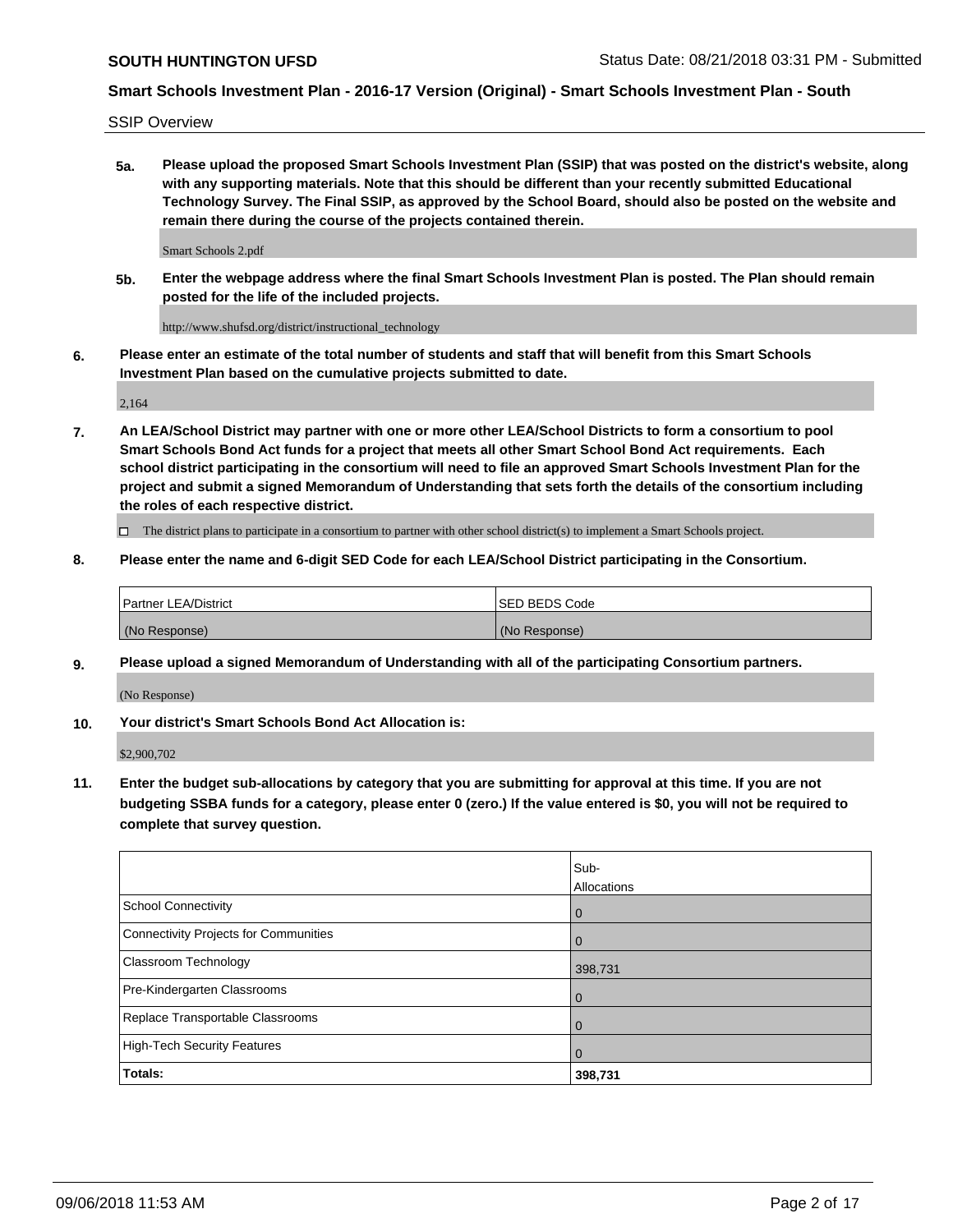School Connectivity

- **1. In order for students and faculty to receive the maximum benefit from the technology made available under the Smart Schools Bond Act, their school buildings must possess sufficient connectivity infrastructure to ensure that devices can be used during the school day. Smart Schools Investment Plans must demonstrate that:**
	- **• sufficient infrastructure that meets the Federal Communications Commission's 100 Mbps per 1,000 students standard currently exists in the buildings where new devices will be deployed, or**
	- **• is a planned use of a portion of Smart Schools Bond Act funds, or**
	- **• is under development through another funding source.**

**Smart Schools Bond Act funds used for technology infrastructure or classroom technology investments must increase the number of school buildings that meet or exceed the minimum speed standard of 100 Mbps per 1,000 students and staff within 12 months. This standard may be met on either a contracted 24/7 firm service or a "burstable" capability. If the standard is met under the burstable criteria, it must be:**

**1. Specifically codified in a service contract with a provider, and**

**2. Guaranteed to be available to all students and devices as needed, particularly during periods of high demand, such as computer-based testing (CBT) periods.**

**Please describe how your district already meets or is planning to meet this standard within 12 months of plan submission.**

(No Response)

**1a. If a district believes that it will be impossible to meet this standard within 12 months, it may apply for a waiver of this requirement, as described on the Smart Schools website. The waiver must be filed and approved by SED prior to submitting this survey.**

 $\Box$  By checking this box, you are certifying that the school district has an approved waiver of this requirement on file with the New York State Education Department.

#### **2. Connectivity Speed Calculator (Required)**

|                         | l Number of<br>Students | Multiply by<br>100 Kbps | Divide by 1000 Current Speed<br>to Convert to<br>Required<br>l Speed in Mb | lin Mb           | Expected<br>Speed to be<br>Attained Within   Required<br>12 Months | <b>Expected Date</b><br>When<br>Speed Will be<br>Met |
|-------------------------|-------------------------|-------------------------|----------------------------------------------------------------------------|------------------|--------------------------------------------------------------------|------------------------------------------------------|
| <b>Calculated Speed</b> | (No<br>Response)        | (No Response)           | (No<br>Response)                                                           | (No<br>Response) | (No<br>Response)                                                   | (No<br>Response)                                     |

**3. Describe how you intend to use Smart Schools Bond Act funds for high-speed broadband and/or wireless connectivity projects in school buildings.**

(No Response)

**4. Describe the linkage between the district's District Instructional Technology Plan and the proposed projects. (There should be a link between your response to this question and your response to Question 1 in Part E. Curriculum and Instruction "What are the district's plans to use digital connectivity and technology to improve teaching and learning?)**

(No Response)

**5. If the district wishes to have students and staff access the Internet from wireless devices within the school building, or in close proximity to it, it must first ensure that it has a robust Wi-Fi network in place that has sufficient bandwidth to meet user demand.**

**Please describe how you have quantified this demand and how you plan to meet this demand.**

(No Response)

**6. As indicated on Page 5 of the guidance, the Office of Facilities Planning will have to conduct a preliminary review**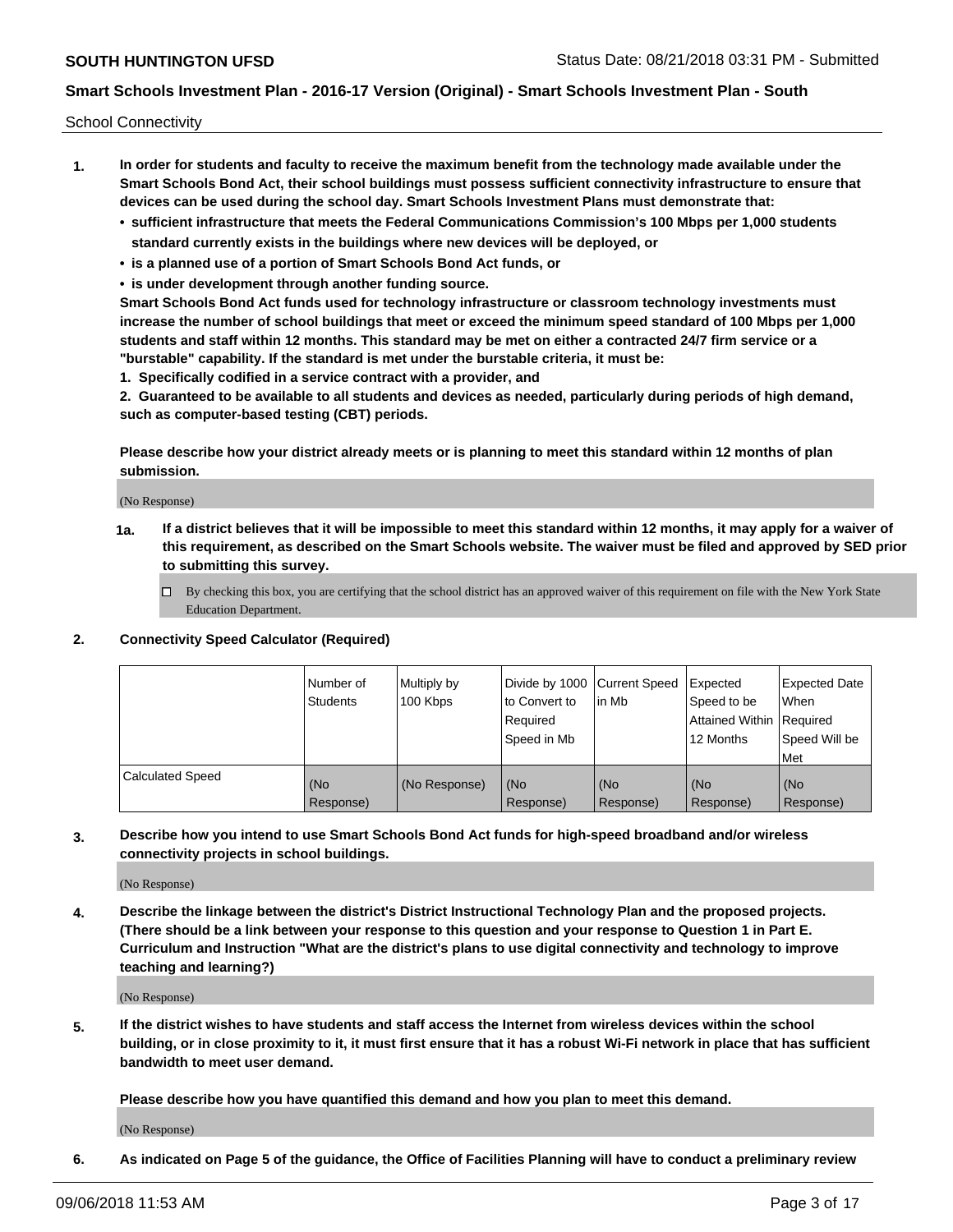School Connectivity

**of all capital projects, including connectivity projects.**

**Please indicate on a separate row each project number given to you by the Office of Facilities Planning.**

| Project Number |  |
|----------------|--|
|                |  |
| (No Response)  |  |
|                |  |

**7. Certain high-tech security and connectivity infrastructure projects may be eligible for an expedited review process as determined by the Office of Facilities Planning.**

**Was your project deemed eligible for streamlined review?**

(No Response)

**8. Include the name and license number of the architect or engineer of record.**

| Name          | License Number |
|---------------|----------------|
| (No Response) | (No Response)  |

**9. If you are submitting an allocation for School Connectivity complete this table. Note that the calculated Total at the bottom of the table must equal the Total allocation for this category that you entered in the SSIP Overview overall budget.** 

|                                            | Sub-          |
|--------------------------------------------|---------------|
|                                            | Allocation    |
| Network/Access Costs                       | (No Response) |
| Outside Plant Costs                        | (No Response) |
| School Internal Connections and Components | (No Response) |
| <b>Professional Services</b>               | (No Response) |
| Testing                                    | (No Response) |
| <b>Other Upfront Costs</b>                 | (No Response) |
| <b>Other Costs</b>                         | (No Response) |
| Totals:                                    | 0             |

**10. Please detail the type, quantity, per unit cost and total cost of the eligible items under each sub-category. This is especially important for any expenditures listed under the "Other" category. All expenditures must be eligible for tax-exempt financing to be reimbursed through the SSBA. Sufficient detail must be provided so that we can verify this is the case. If you have any questions, please contact us directly through smartschools@nysed.gov. NOTE: Wireless Access Points should be included in this category, not under Classroom Educational Technology, except those that will be loaned/purchased for nonpublic schools.**

| Select the allowable expenditure | Item to be purchased | Quantity      | Cost per Item | <b>Total Cost</b> |
|----------------------------------|----------------------|---------------|---------------|-------------------|
| type.                            |                      |               |               |                   |
| Repeat to add another item under |                      |               |               |                   |
| each type.                       |                      |               |               |                   |
| (No Response)                    | (No Response)        | (No Response) | (No Response) | (No Response)     |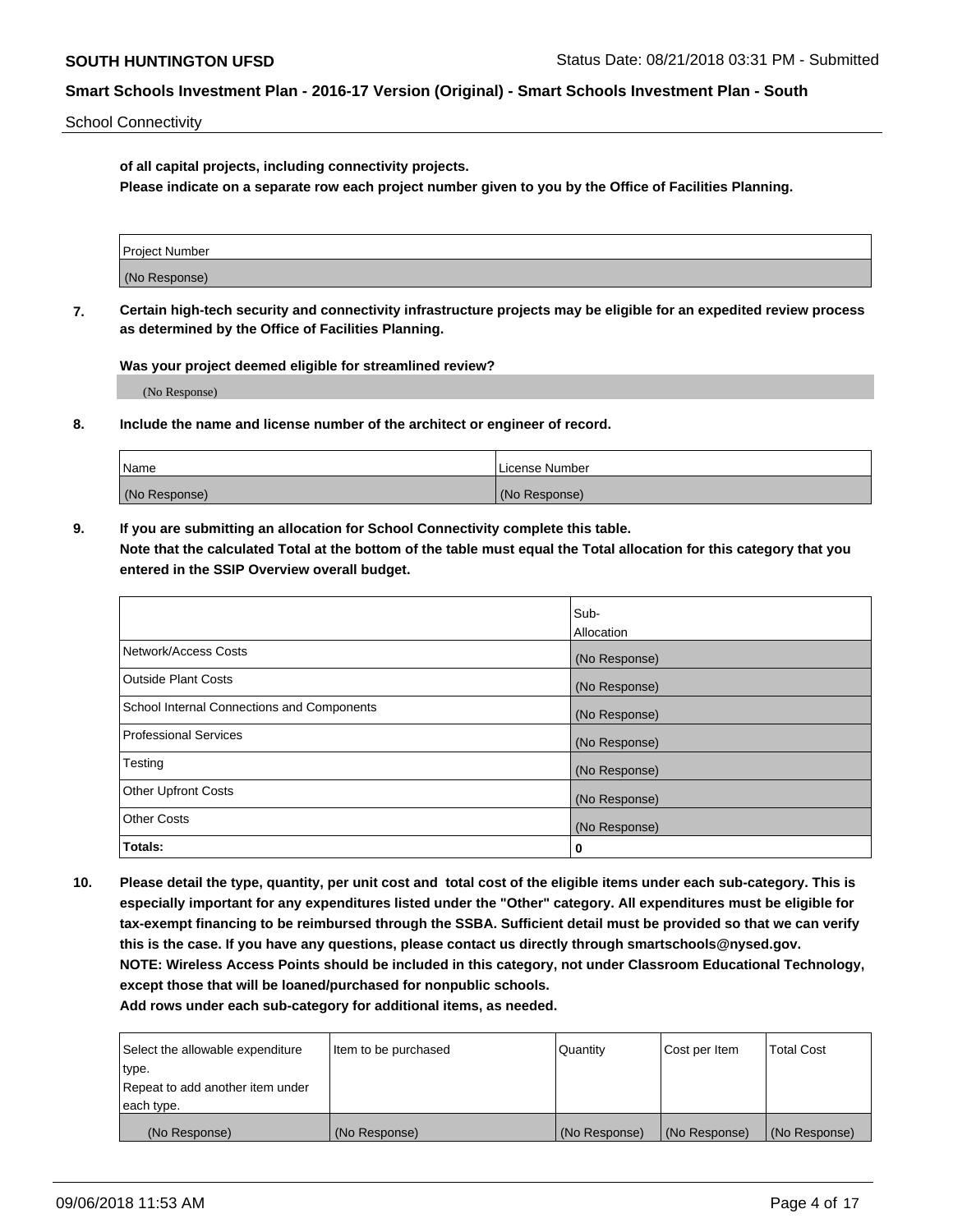Community Connectivity (Broadband and Wireless)

**1. Describe how you intend to use Smart Schools Bond Act funds for high-speed broadband and/or wireless connectivity projects in the community.**

(No Response)

**2. Please describe how the proposed project(s) will promote student achievement and increase student and/or staff access to the Internet in a manner that enhances student learning and/or instruction outside of the school day and/or school building.**

(No Response)

**3. Community connectivity projects must comply with all the necessary local building codes and regulations (building and related permits are not required prior to plan submission).**

 $\Box$  I certify that we will comply with all the necessary local building codes and regulations.

**4. Please describe the physical location of the proposed investment.**

(No Response)

**5. Please provide the initial list of partners participating in the Community Connectivity Broadband Project, along with their Federal Tax Identification (Employer Identification) number.**

| <b>Project Partners</b> | Federal ID#   |
|-------------------------|---------------|
| (No Response)           | (No Response) |

**6. If you are submitting an allocation for Community Connectivity, complete this table.**

**Note that the calculated Total at the bottom of the table must equal the Total allocation for this category that you entered in the SSIP Overview overall budget.**

|                              | Sub-Allocation |
|------------------------------|----------------|
| Network/Access Costs         | (No Response)  |
| Outside Plant Costs          | (No Response)  |
| <b>Tower Costs</b>           | (No Response)  |
| Customer Premises Equipment  | (No Response)  |
| <b>Professional Services</b> | (No Response)  |
| Testing                      | (No Response)  |
| <b>Other Upfront Costs</b>   | (No Response)  |
| <b>Other Costs</b>           | (No Response)  |
| Totals:                      | 0              |

**7. Please detail the type, quantity, per unit cost and total cost of the eligible items under each sub-category. This is especially important for any expenditures listed under the "Other" category. All expenditures must be capital-bond eligible to be reimbursed through the SSBA. If you have any questions, please contact us directly through smartschools@nysed.gov.**

| Select the allowable expenditure | Item to be purchased | Quantity      | Cost per Item | <b>Total Cost</b> |
|----------------------------------|----------------------|---------------|---------------|-------------------|
| type.                            |                      |               |               |                   |
| Repeat to add another item under |                      |               |               |                   |
| each type.                       |                      |               |               |                   |
| (No Response)                    | (No Response)        | (No Response) | (No Response) | (No Response)     |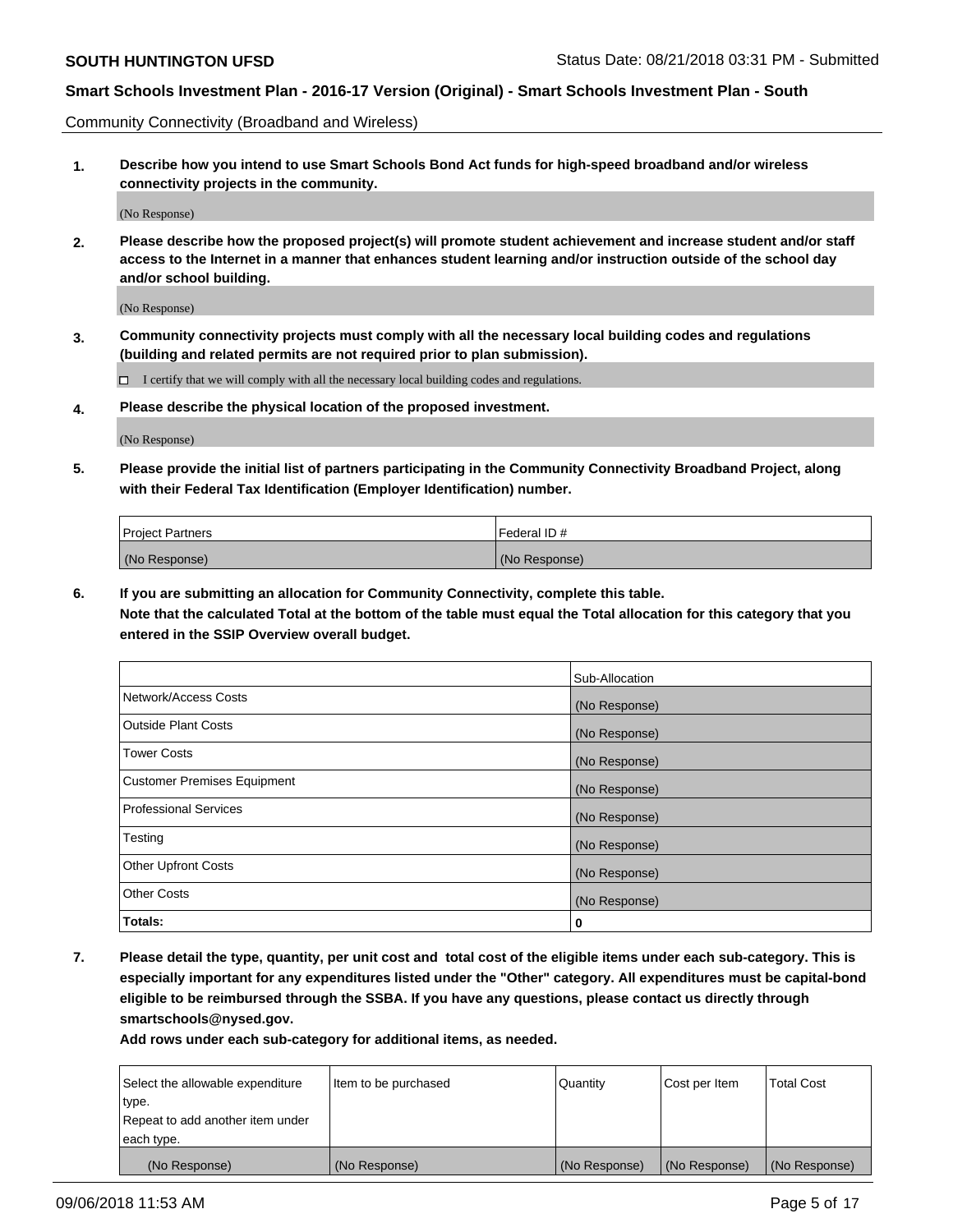#### Classroom Learning Technology

**1. In order for students and faculty to receive the maximum benefit from the technology made available under the Smart Schools Bond Act, their school buildings must possess sufficient connectivity infrastructure to ensure that devices can be used during the school day. Smart Schools Investment Plans must demonstrate that sufficient infrastructure that meets the Federal Communications Commission's 100 Mbps per 1,000 students standard currently exists in the buildings where new devices will be deployed, or is a planned use of a portion of Smart Schools Bond Act funds, or is under development through another funding source. Smart Schools Bond Act funds used for technology infrastructure or classroom technology investments must increase the number of school buildings that meet or exceed the minimum speed standard of 100 Mbps per 1,000 students and staff within 12 months. This standard may be met on either a contracted 24/7 firm service or a "burstable" capability. If the standard is met under the burstable criteria, it must be:**

**1. Specifically codified in a service contract with a provider, and**

**2. Guaranteed to be available to all students and devices as needed, particularly during periods of high demand, such as computer-based testing (CBT) periods.**

**Please describe how your district already meets or is planning to meet this standard within 12 months of plan submission.**

South Huntington UFSD has made a considerable investment in creating the technology infrastructure necessary to support numerous technologycentered learning initiatives. The upgrading and expansion of this infrastructure is an ongoing priority of the school district -- linked to providing our students with a world class 21st century education. In order to be in compliance with Federal and New York State requirements, South Huntington UFSD increased bandwidth from 300 Mbps to 600 Mbps. This process was completed on July 1, 2018 and we will continue to monitor and increase bandwidth as needed.

- **1a. If a district believes that it will be impossible to meet this standard within 12 months, it may apply for a waiver of this requirement, as described on the Smart Schools website. The waiver must be filed and approved by SED prior to submitting this survey.**
	- By checking this box, you are certifying that the school district has an approved waiver of this requirement on file with the New York State Education Department.

#### **2. Connectivity Speed Calculator (Required)**

|                         | Number of<br>Students | Multiply by<br>100 Kbps | Divide by 1000 Current Speed<br>to Convert to<br>Required<br>Speed in Mb | lin Mb | Expected<br>Speed to be<br>Attained Within   Required<br>12 Months | <b>Expected Date</b><br>When<br>Speed Will be<br>Met |
|-------------------------|-----------------------|-------------------------|--------------------------------------------------------------------------|--------|--------------------------------------------------------------------|------------------------------------------------------|
| <b>Calculated Speed</b> | 6,000                 | 600,000                 | 600                                                                      | 600    | 600                                                                | Met                                                  |

## **3. If the district wishes to have students and staff access the Internet from wireless devices within the school building, or in close proximity to it, it must first ensure that it has a robust Wi-Fi network in place that has sufficient bandwidth to meet user demand.**

**Please describe how you have quantified this demand and how you plan to meet this demand.**

South Huntington UFSD has a robust wifi network in place that is currently supporting students and faculty as they utilize a number of cutting edge technology learning tools. In addition, the district offers guest access to parents and community members who attend events in our schools. The district s Wi-Fi network provides Internet access to 99% of the district s students and faculty at all of the district schools. Approximately 27% of the district s 6,000 students utilize the Internet services currently in place on a daily basis through our 1:1 initiatives. Further carts and wireless devices are used by an additional 50% of the students each day in addition to the numerous computer labs throughout the district. The district s current demand was quantified through the planning process that supported the development of the approved technology plan. A specific analysis of class and student usage was conducted through representatives on the planning committee. The current district s Wi-Fi can adequately support the addition of the devices proposed for purchase under the Smart Schools Investment Plan.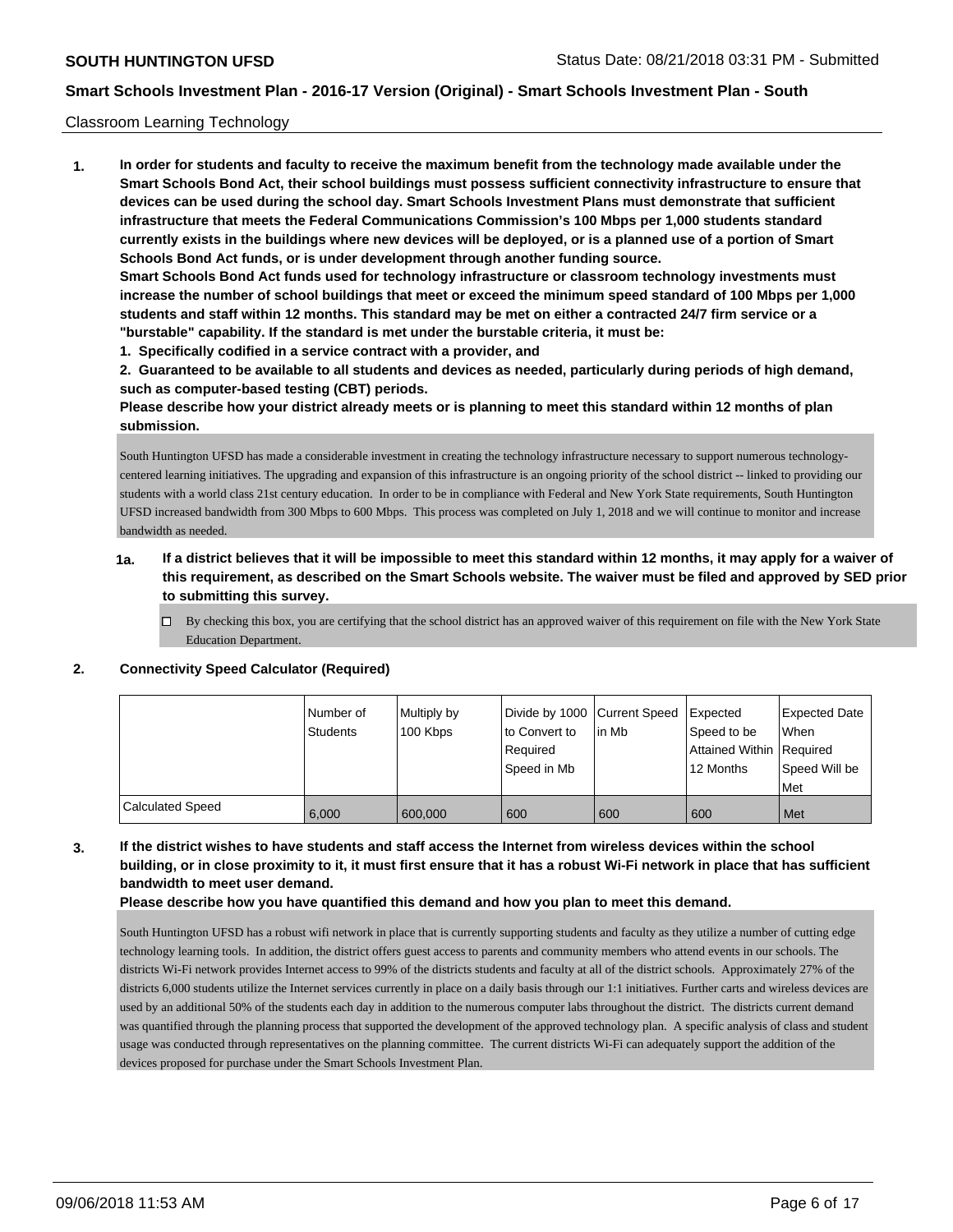Classroom Learning Technology

- **4. All New York State public school districts are required to complete and submit an Instructional Technology Plan survey to the New York State Education Department in compliance with Section 753 of the Education Law and per Part 100.12 of the Commissioner's Regulations. Districts that include educational technology purchases as part of their Smart Schools Investment Plan must have a submitted and approved Instructional Technology Plan survey on file with the New York State Education Department.**
	- By checking this box, you are certifying that the school district has an approved Instructional Technology Plan survey on file with the New York State Education Department.
- **5. Describe the devices you intend to purchase and their compatibility with existing or planned platforms or systems. Specifically address the adequacy of each facility's electrical, HVAC and other infrastructure necessary to install and support the operation of the planned technology.**

The South Huntington UFSD has developed a strategic replacement and expansion plan related to technology purchases utilizing Smart School Investment Funds. The technology purchases planned using these funds are compatible with existing platforms and directly support current and planned instructional initiatives. Additionally, these planned purchases will enable the district to simultaneously replace and extend access to new technology initiatives. The district will be able to provide adequate electrical supply in order to support the increase in new devices.

- Digital Planetarium will be purchased to replace outdated projector planetariums that has been used with students in K-12 for over 10 years. These units are no longer working and the program desperately needs updated devices that will also provide a more interactive experience for students.
- New Interactive White Boards will be purchased replacing existing boards that are 8-10 years old. There is no wiring required. The district is committed to purchasing new boards with local and other grant funds.
- Additional Chromebooks will be purchased to support the districts ongoing 1:1 initiative in grades 6-9 and VAP classes at the high school. As 1:1 devices move to new grades, devices in carts at those buildings will be re-distributed to elementary and middle school buildings.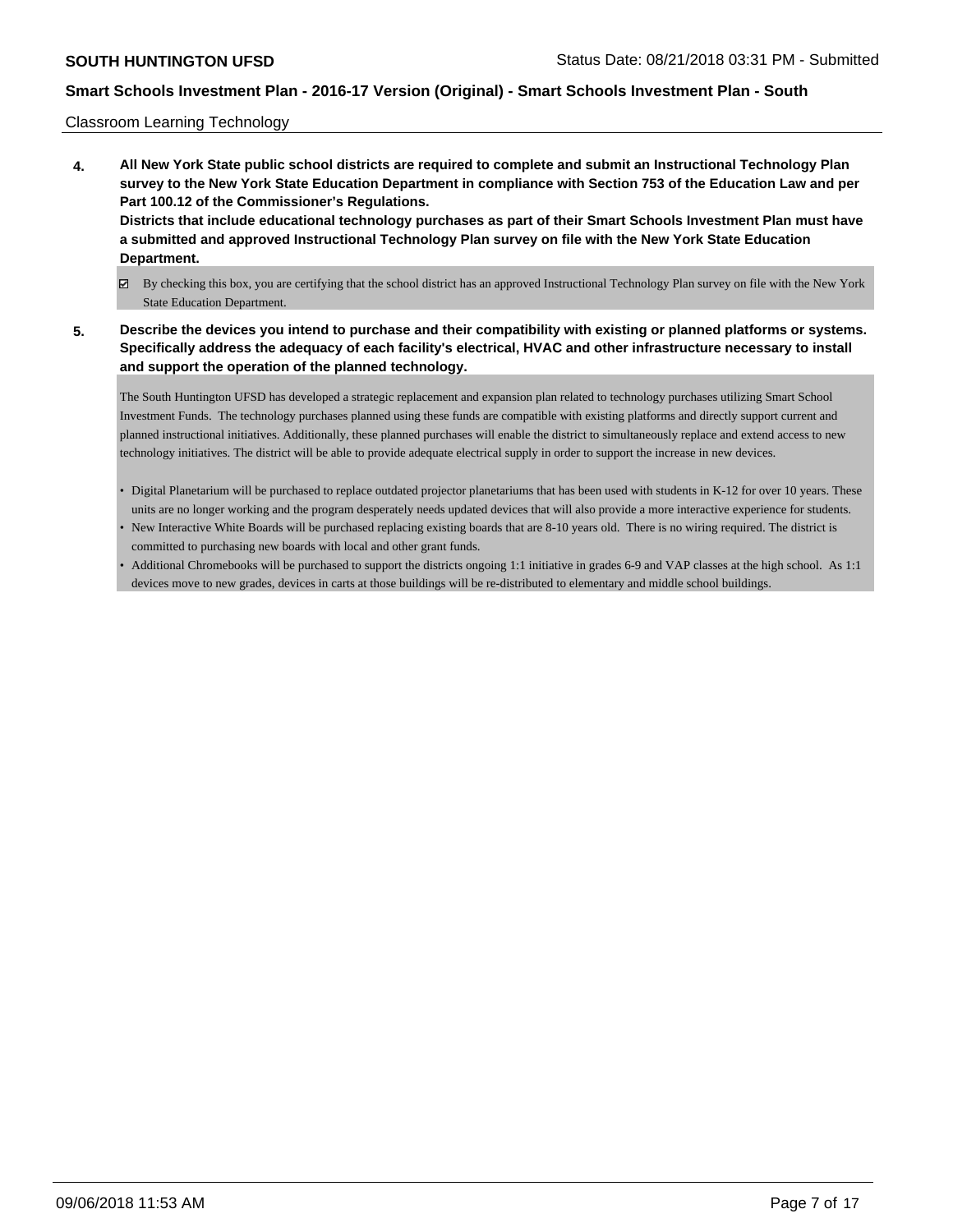## Classroom Learning Technology

- **6. Describe how the proposed technology purchases will:**
	- **> enhance differentiated instruction;**
	- **> expand student learning inside and outside the classroom;**
	- **> benefit students with disabilities and English language learners; and**
	- **> contribute to the reduction of other learning gaps that have been identified within the district.**

**The expectation is that districts will place a priority on addressing the needs of students who struggle to succeed in a rigorous curriculum. Responses in this section should specifically address this concern and align with the district's Instructional Technology Plan (in particular Question 2 of E. Curriculum and Instruction: "Does the district's instructional technology plan address the needs of students with disabilities to ensure equitable access to instruction, materials and assessments?" and Question 3 of the same section: "Does the district's instructional technology plan address the provision of assistive technology specifically for students with disabilities to ensure access to and participation in the general curriculum?"**

The purchases identified by the South Huntington UFSD using Smart Schools Investment Plan funds are directly aligned with South Huntington's approved technology plan. The purchases support, in accordance with the plan, the use of technology to improve the potential for success of the district's most academically at risk students. South Huntington is a model environment for providing multiple levels of support for students challenged by rigorous curriculum. The district provides specialized support services as part of an overall commitment to equity and success. The district is working to implement new technology-based interventions to address the needs of a significantly increasing ELL population. This includes the introduction of new software programs to be used on tablets and Chromebooks and the design of a new extended day opportunity (in relation to a current NYS RFP) that reinforces classroom learning through innovative technology approaches.

The South Huntington UFSD supports differentiated learning strategies as the core of personalized learning and individualization for students. Differentiation asks teachers to know their students well so they can provide each one with experiences and tasks that will improve learning. As Carol Ann Tomlinson (nationally recognized expert in differentiated learning at the University of Virginia) has said, differentiation means giving students multiple options for taking in information.

 The technology purchased through Smart Schools Investment Funds supports student learning with "wraparound support" inside and outside of the classroom. The technology devices provide students with opportunities to research and supplement classroom learning experiences with prescriptive learning materials. Partnerships with community organizations - such as the South Huntington Public Library - support students as they utilize technology to access learning resources outside of their classroom. Each day over 1600+ devices go home with students to enable the learning process to continue outside the school environment and to further connect home and school environments. The technology devices provide all students with the opportunity to remediate and accelerate outside of the classroom environment. The technology moves forward the development of student non-cognitive skills – skills such as collaboration, teamwork, sharing of ideas and problem solving – both inside and outside of the school day.

South Huntington UFSD is at the forefront of the innovative use of technology with ELLs and students with disabilities. This includes providing students with opportunities to participate in 3D immersive environments, 3D printing and the Virtual Advanced placement program. The district's CDOS grant employs a number of technology strategies and tools to support high school students with disabilities and create new project-based learning partnerships utilizing new CTE course models. ELL students utilize devices to supplement classroom learning and to be part of technologydelivered software programs that develop specific skills areas in literacy and mathematics.

For the past 10 years, the District has utilized StarLab with our students in K-12. This technology has now become outdated and is in desperate need of updated computer hardware. This new hardware will allow students to experience and better understand real-world astronomy through innovative technology. Each building will be allowed to borrow the devices for 4-6 weeks and all teachers will receive extensive training that will be provided by the District to enhance their current knowledge.

South Huntington UFSD is continuously monitoring learning gaps and looking to implement research-based strategies. Specifically, the school district is assessing the effectiveness of programs addressing the academic needs of economically disadvantaged students – and other areas directly related to poverty. The district is also looking closely at the effective use of technology to address curriculum and age-specific gaps. For example, issues affecting STEM learning in the 6th Grade STEAM Center, and learning issues that begin at the pre-k level. Technology can be an important tool related to assessment of these gaps, implementation of learning strategies and the monitoring of strategies and progress.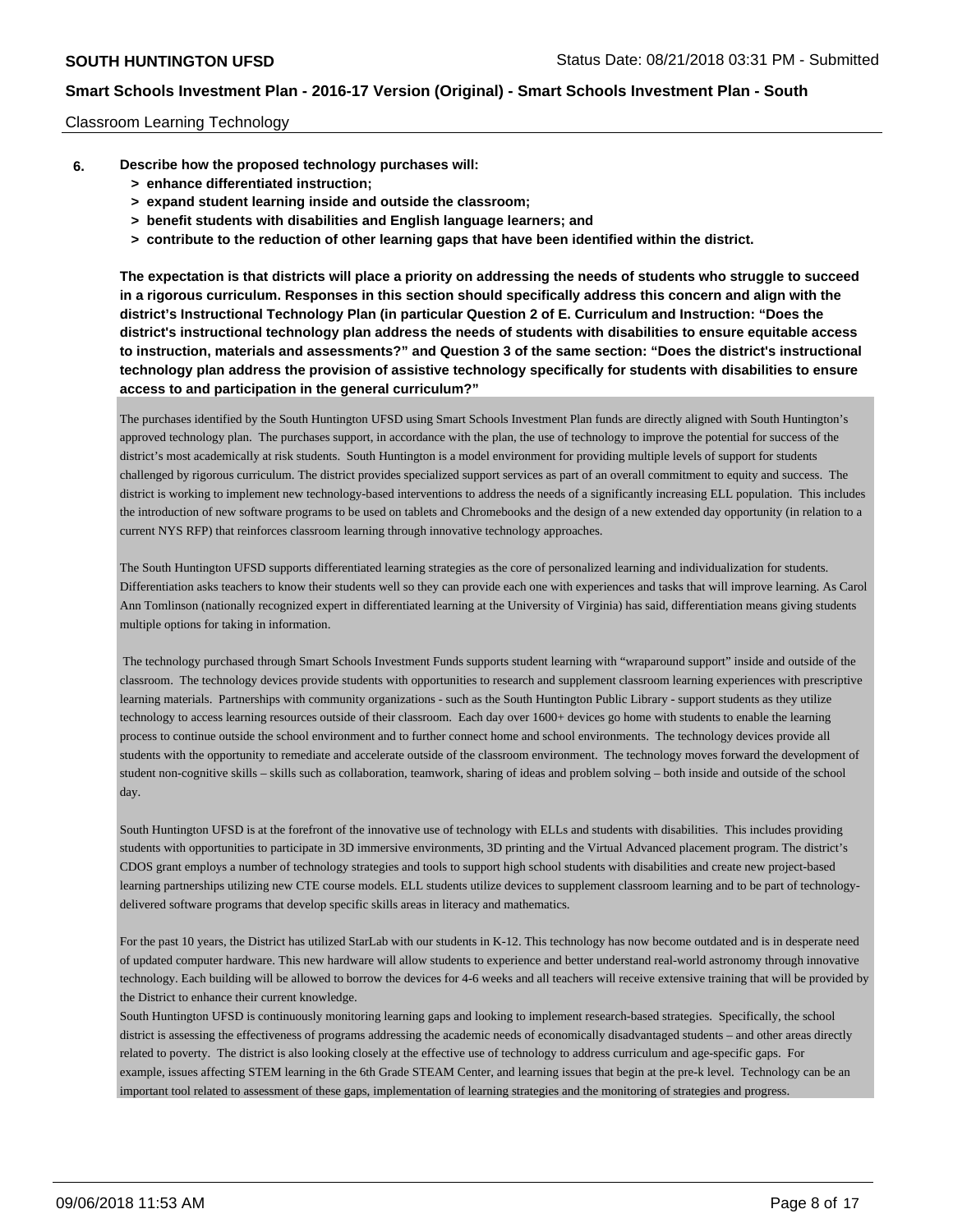### Classroom Learning Technology

## **7. Where appropriate, describe how the proposed technology purchases will enhance ongoing communication with parents and other stakeholders and help the district facilitate technology-based regional partnerships, including distance learning and other efforts.**

The involvement of parents is an important part in moving forward the components of the districts technology plan. Additionally, the district has established a number of partnerships with universities and other regional, national and international organizations that are focused on utilizing technology to share information and learning activities. For example, South Huntington has been a participating school district in an international consortium of school districts involving TED Talks winner, Sugata Mitra.

The participation of parents at meetings is a requirement to enable student use of technology. The South Huntington Teacher Center plays an active role in engaging district parents in the uses of technology and how they can become actively involved in that component of their childs education. Coding Night had over 250 parents working together on Chromebooks and iPads (equipment proposed for purchase with these funds.)

## **8. Describe the district's plan to provide professional development to ensure that administrators, teachers and staff can employ the technology purchased to enhance instruction successfully.**

**Note: This response should be aligned and expanded upon in accordance with your district's response to Question 1 of F. Professional Development of your Instructional Technology Plan: "Please provide a summary of professional development offered to teachers and staff, for the time period covered by this plan, to support technology to enhance teaching and learning. Please include topics, audience and method of delivery within your summary."**

South Huntington UFSD s approved technology plan details a comprehensive and inter-connected professional development plan for teachers, staff and school leaders from kindergarten through grade twelve. Teachers are prepared to effectively utilize the equipment and devices being purchased with Smart Schools Investment Plan funds. As detailed in the technology plan there is a comprehensive continuum of professional development supported by the district s in-house team and appropriate outside consultant specialists:

#### **• K-2 Teachers**

Professional development in the building on Google Apps, Reading Eggs, Math Seeds, Infinite Campus and other apps that will support small group and differentiated instruction. -Provided by Instructional Technology Coach, Tech Mentors and conferences.

#### **• 3-5 Teachers**

Professional development to support Google Apps, Compass Learning, Infinite Campus and other apps that will support small group and differentiated instruction. Teachers will also be offered opportunities to learn how to use coding and 3D printing to enhance instruction. The NAO robot and 3D immersive environments will continue to be piloted with grade 5 and other interested teachers. -Provided by Instructional Technology Coach, TEQ, Tech Mentors and conferences.

#### **• 6-8 Teachers**

Professional development to support Google Apps, Chromebooks, best practices for 1:1 learning, Infinite Campus and other apps that will support small group and differentiated instruction. Tech teachers will be provided with additional support to integrate cutting edge technologies into the curriculum, including 3D printing and 3D immersive technologies -Provided by Logic Wing, Instructional Technology Coach, Tech Mentors and conferences.

#### **• 9-12 Teachers**

Professional development to support Google Apps, Chromebooks, best practices for 1:1 learning, Infinite Campus and other apps that will support small group and differentiated instruction. - Provided by Logic Wing, Instructional Technology Coach, Tech Mentors and conferences.

## **• Administrators**

Professional Development to support Google Apps, 1:1 learning, organizational tools, Infinite Campus, NWEA data reports and other relevant apps. - Provided by Logic Wing, various technology consultants, Assistant Superintendent for Instruction and Curriculum and team.

In addition, the South Huntington UFSD Teacher Center offers courses for teachers all year long focused on the integration of technology into the curriculum and the use of specific technology interventions. In addition, teachers have access to online live professional development offered throughout the year by Teq and a video library of resources through Lynda.com provided by the South Huntington Public Library. There are dedicated instructional coaches for Grades K-6 and 7-12. There is specialized professional development on all technology purchased for students.

# **9. Districts must contact the SUNY/CUNY teacher preparation program that supplies the largest number of the district's new teachers to request advice on innovative uses and best practices at the intersection of pedagogy and educational technology.**

 $\boxtimes$  By checking this box, you certify that you have contacted the SUNY/CUNY teacher preparation program that supplies the largest number of your new teachers to request advice on these issues.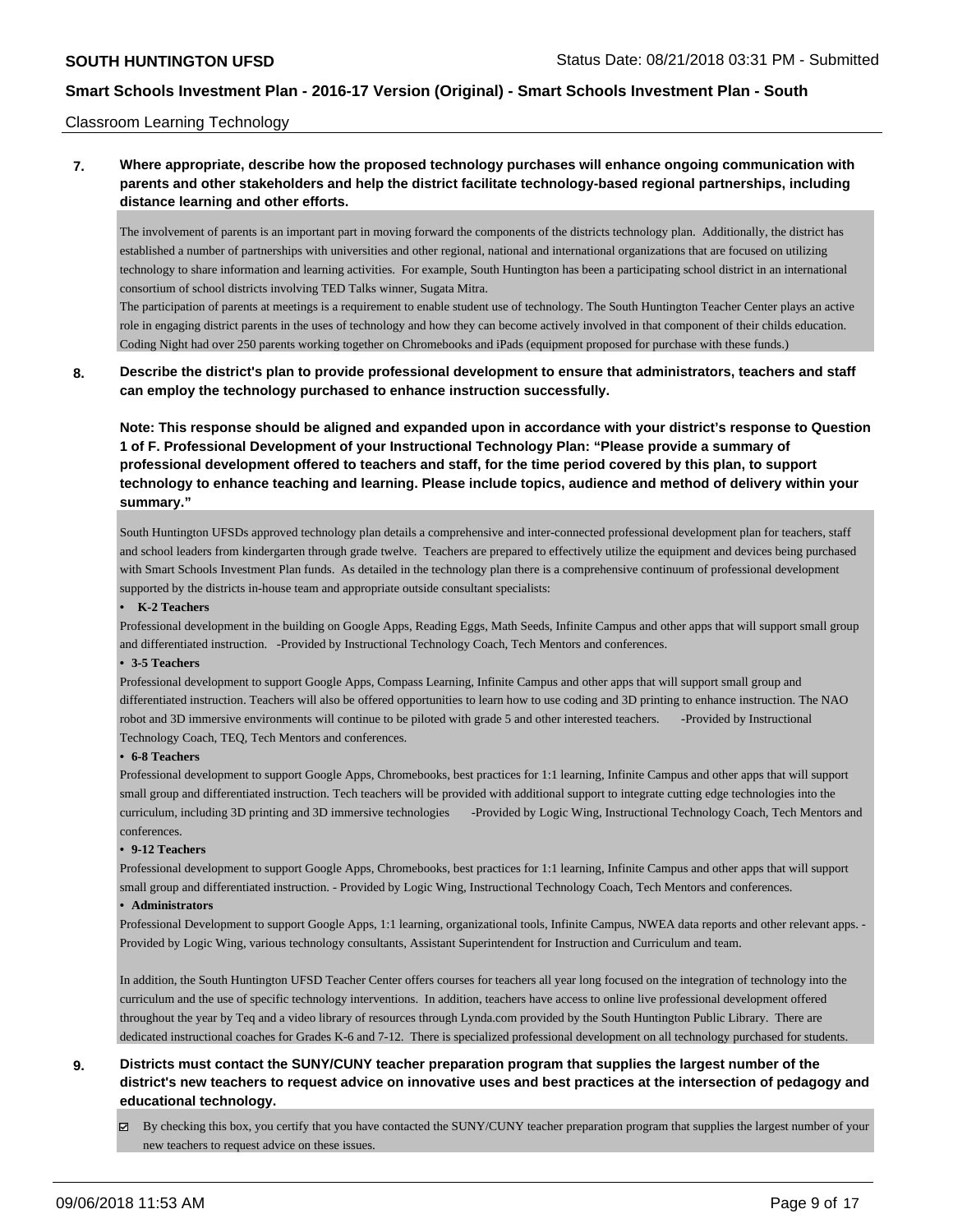Classroom Learning Technology

**9a. Please enter the name of the SUNY or CUNY Institution that you contacted.**

SUNY Stony Brook

**9b. Enter the primary Institution phone number.**

631-632-7022

**9c. Enter the name of the contact person with whom you consulted and/or will be collaborating with on innovative uses of technology and best practices.**

Craig Markson

**10. A district whose Smart Schools Investment Plan proposes the purchase of technology devices and other hardware must account for nonpublic schools in the district.**

**Are there nonpublic schools within your school district?**

Yes

 $\square$  No

**10a. Describe your plan to loan purchased hardware to nonpublic schools within your district. The plan should use your district's nonpublic per-student loan amount calculated below, within the framework of the guidance. Please enter the date by which nonpublic schools must request classroom technology items. Also, specify in your response the devices that the nonpublic schools have requested, as well as in the in the Budget and the Expenditure Table at the end of the page.**

Based on the per pupil calculation for our nonpublic schools, equipment loans valuing up to the listed amounts will be made based on this Smart Schools Investment Plan submission.

Nonpublic schools must submit requests to the Office of Instruction and Curriculum no later than September 30th each school year. The total cost listed below includes the balance for the nonpublic schools.

The following device requests have been received from our non-public schools:

Huntington Montessori - 3 Chromebooks and licenses

Long Island School for the Gifted - 2 Flat Panel Smart Boards and 1 Chromebook with license

Daytop Preparatory School - Has not responded to emails and calls. Funds have been placed in undetermined expenditure category.

West Hills Montessori - 1 Chromebook and license

Saint Anthony's High School - 4 - 86" Flat Panel Interactive Boards, 17 - 75" Flat Panel Interactive Boards and 1- 65" Flat Panel Interactive Boards

**10b. A final Smart Schools Investment Plan cannot be approved until school authorities have adopted regulations specifying the date by which requests from nonpublic schools for the purchase and loan of Smart Schools Bond Act classroom technology must be received by the district.**

By checking this box, you certify that you have such a plan and associated regulations in place that have been made public.

#### **11. Nonpublic Classroom Technology Loan Calculator**

**The Smart Schools Bond Act provides that any Classroom Learning Technology purchases made using Smart Schools funds shall be lent, upon request, to nonpublic schools in the district. However, no school district shall be required to loan technology in amounts greater than the total obtained and spent on technology pursuant to the Smart Schools Bond Act and the value of such loan may not exceed the total of \$250 multiplied by the nonpublic school enrollment in the base year at the time of enactment.**

**See:**

**http://www.p12.nysed.gov/mgtserv/smart\_schools/docs/Smart\_Schools\_Bond\_Act\_Guidance\_04.27.15\_Final.pdf.**

|                                            | 1. Classroom<br>Technology<br>Sub-allocation | l 2. Public<br>l Enrollment<br>$(2014-15)$ | l 3. Nonpublic<br>l Enrollment<br>(2014-15) | l 4. Sum of<br>Public and<br>Nonpublic<br>Enrollment | 15. Total Per<br>Pupil Sub-<br>lallocation | 6. Total<br>Nonpublic Loan<br>Amount |
|--------------------------------------------|----------------------------------------------|--------------------------------------------|---------------------------------------------|------------------------------------------------------|--------------------------------------------|--------------------------------------|
| Calculated Nonpublic Loan<br><b>Amount</b> | 398.731                                      | 5.998                                      | 2.634                                       | 8.632                                                | 46                                         | 121,164                              |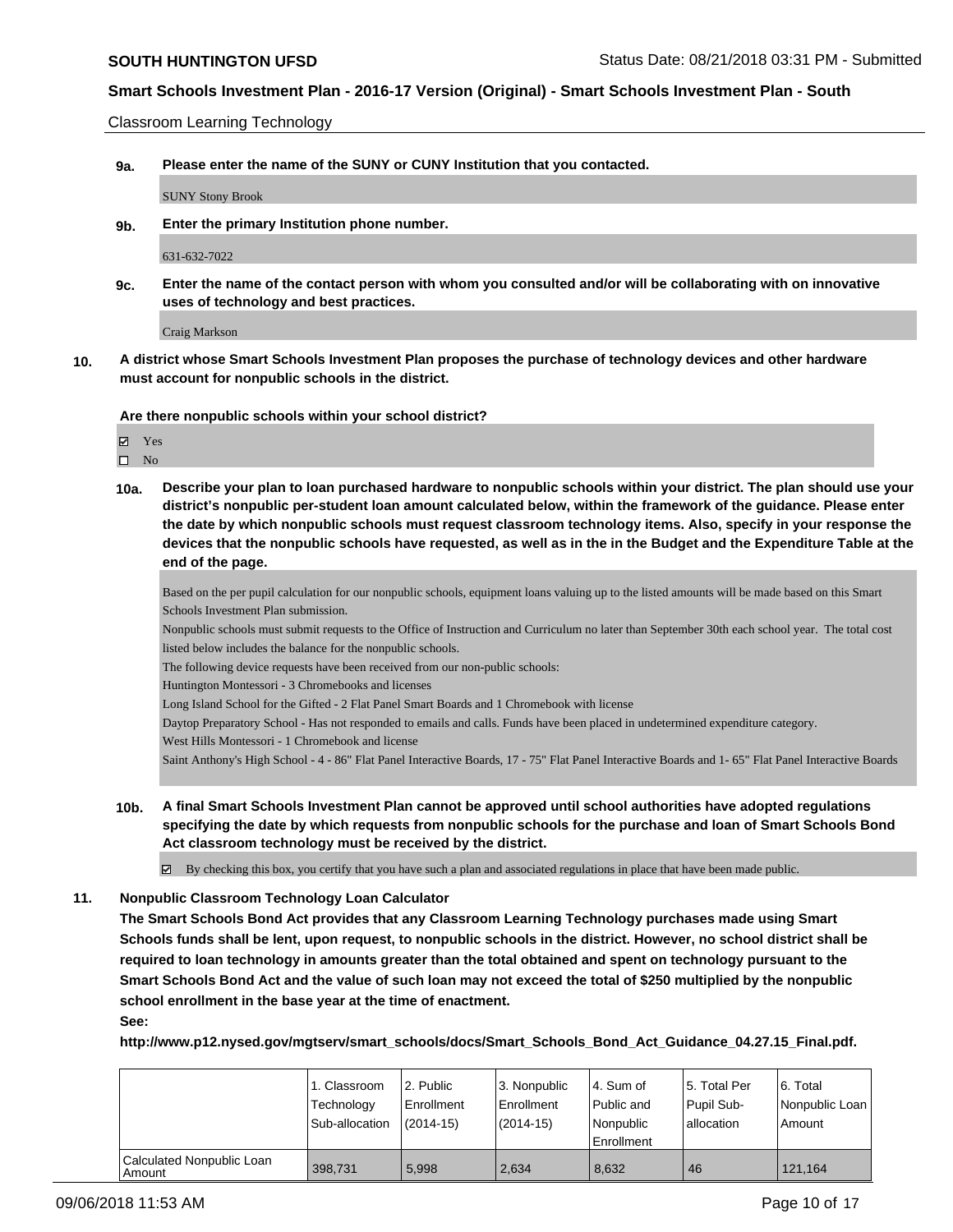## Classroom Learning Technology

**12. To ensure the sustainability of technology purchases made with Smart Schools funds, districts must demonstrate a long-term plan to maintain and replace technology purchases supported by Smart Schools Bond Act funds. This sustainability plan shall demonstrate a district's capacity to support recurring costs of use that are ineligible for Smart Schools Bond Act funding such as device maintenance, technical support, Internet and wireless fees, maintenance of hotspots, staff professional development, building maintenance and the replacement of incidental items. Further, such a sustainability plan shall include a long-term plan for the replacement of purchased devices and equipment at the end of their useful life with other funding sources.**

 $\boxtimes$  By checking this box, you certify that the district has a sustainability plan as described above.

**13. Districts must ensure that devices purchased with Smart Schools Bond funds will be distributed, prepared for use, maintained and supported appropriately. Districts must maintain detailed device inventories in accordance with generally accepted accounting principles.**

By checking this box, you certify that the district has a distribution and inventory management plan and system in place.

**14. If you are submitting an allocation for Classroom Learning Technology complete this table. Note that the calculated Total at the bottom of the table must equal the Total allocation for this category that you entered in the SSIP Overview overall budget.**

|                         | Sub-Allocation |
|-------------------------|----------------|
| Interactive Whiteboards | 217,978        |
| Computer Servers        | (No Response)  |
| Desktop Computers       | (No Response)  |
| Laptop Computers        | 102,930        |
| <b>Tablet Computers</b> | (No Response)  |
| <b>Other Costs</b>      | 77,823         |
| Totals:                 | 398,731        |

**15. Please detail the type, quantity, per unit cost and total cost of the eligible items under each sub-category. This is especially important for any expenditures listed under the "Other" category. All expenditures must be capital-bond eligible to be reimbursed through the SSBA. If you have any questions, please contact us directly through smartschools@nysed.gov.**

**Please specify in the "Item to be Purchased" field which specific expenditures and items are planned to meet the district's nonpublic loan requirement, if applicable.**

**NOTE: Wireless Access Points that will be loaned/purchased for nonpublic schools should ONLY be included in this category, not under School Connectivity, where public school districts would list them. Add rows under each sub-category for additional items, as needed.**

| Select the allowable expenditure<br>type. | Item to be Purchased                                            | Quantity       | Cost per Item | <b>Total Cost</b> |
|-------------------------------------------|-----------------------------------------------------------------|----------------|---------------|-------------------|
| Repeat to add another item under          |                                                                 |                |               |                   |
| each type.                                |                                                                 |                |               |                   |
| Interactive Whiteboards                   | Flat Panel Smart Board 6075                                     | 20             | 4,999         | 99,980            |
| <b>Laptop Computers</b>                   | <b>Chromebook with required Google</b><br>license               | 277            | 365           | 101,105           |
| <b>Other Costs</b>                        | Planitarium                                                     | 2              | 38,241        | 76,482            |
| Interactive Whiteboards                   | Saint Anthony's - 86in Newline 4K<br><b>Interactive Display</b> | $\overline{4}$ | 6,200         | 24,800            |
| Interactive Whiteboards                   | Saint Anthony's - 75in Newline 4K                               | 17             | 4,700         | 79,900            |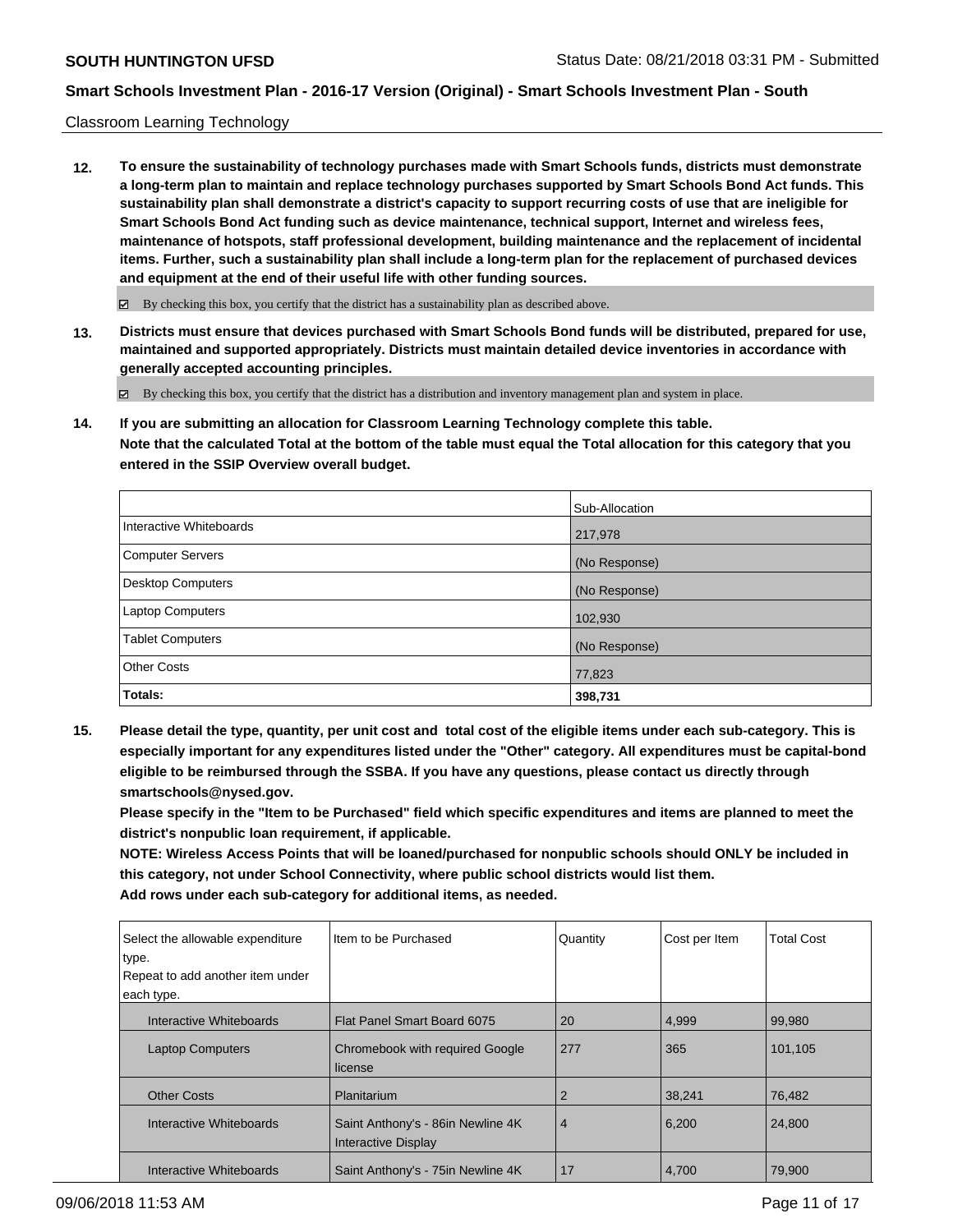Classroom Learning Technology

| Select the allowable expenditure<br>type.<br>Repeat to add another item under | Item to be Purchased                                               | Quantity       | Cost per Item | <b>Total Cost</b> |
|-------------------------------------------------------------------------------|--------------------------------------------------------------------|----------------|---------------|-------------------|
| each type.                                                                    |                                                                    |                |               |                   |
|                                                                               | <b>Interactive Board</b>                                           |                |               |                   |
| Interactive Whiteboards                                                       | Saint Anthony's - 65in Newline 4K<br>Interactive Board             |                | 3,300         | 3,300             |
| Interactive Whiteboards                                                       | LISG - Flat Panel Smart Board 6075                                 | $\overline{2}$ | 4,999         | 9,998             |
| <b>Laptop Computers</b>                                                       | West Hills Montessori - Chromebook<br>with required Google license | 1              | 365           | 365               |
| <b>Laptop Computers</b>                                                       | LISG - Chromebook with required<br>Google license                  |                | 365           | 365               |
| <b>Laptop Computers</b>                                                       | Huntington Montessori - Chromebook<br>with required Google license | 3              | 365           | 1,095             |
| <b>Other Costs</b>                                                            | Undetermined nonpublic expenditures                                | 1              | 1,341         | 1,341             |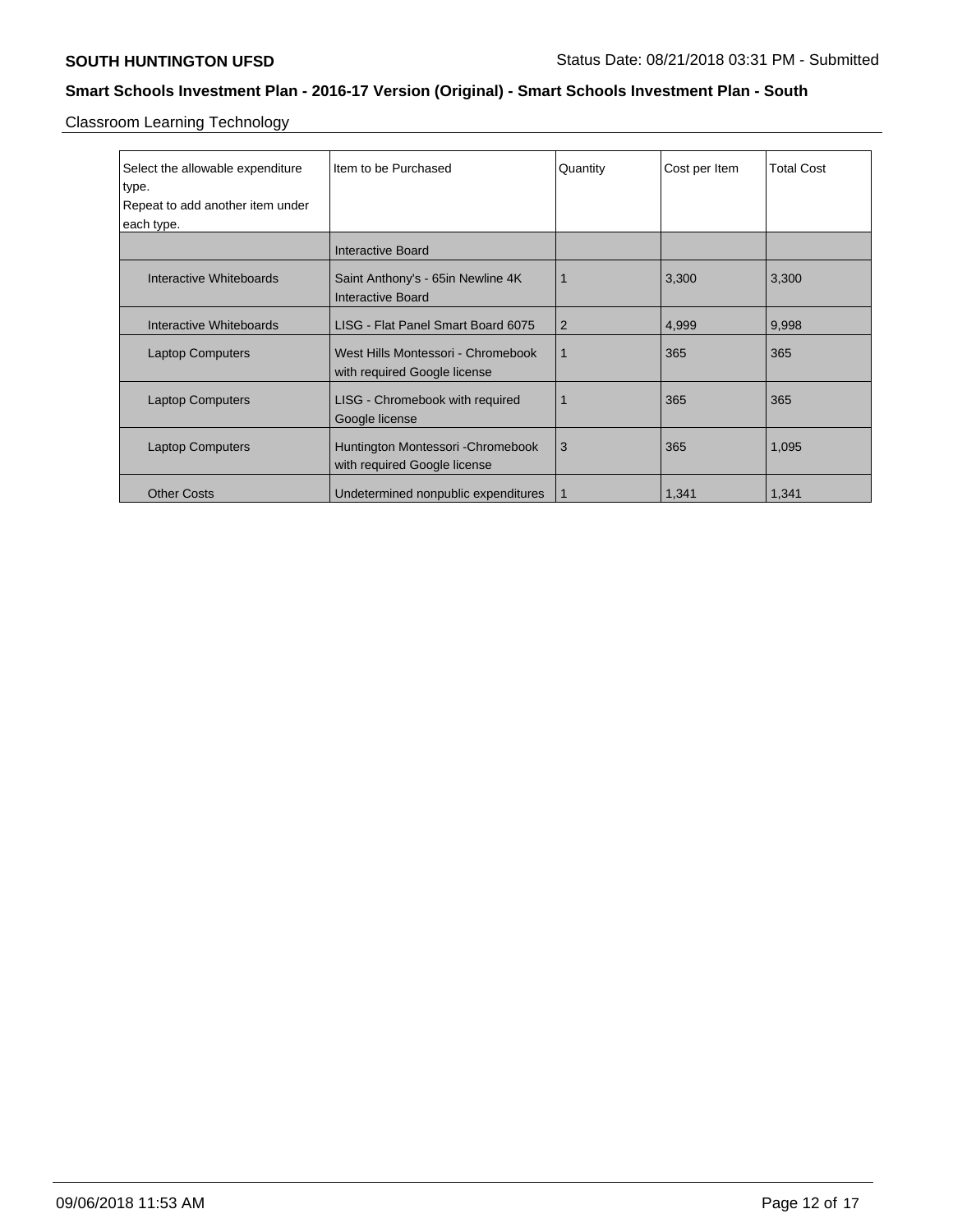### Pre-Kindergarten Classrooms

**1. Provide information regarding how and where the district is currently serving pre-kindergarten students and justify the need for additional space with enrollment projections over 3 years.**

(No Response)

- **2. Describe the district's plan to construct, enhance or modernize education facilities to accommodate prekindergarten programs. Such plans must include:**
	- **Specific descriptions of what the district intends to do to each space;**
	- **An affirmation that pre-kindergarten classrooms will contain a minimum of 900 square feet per classroom;**
	- **The number of classrooms involved;**
	- **The approximate construction costs per classroom; and**
	- **Confirmation that the space is district-owned or has a long-term lease that exceeds the probable useful life of the improvements.**

(No Response)

**3. Smart Schools Bond Act funds may only be used for capital construction costs. Describe the type and amount of additional funds that will be required to support ineligible ongoing costs (e.g. instruction, supplies) associated with any additional pre-kindergarten classrooms that the district plans to add.**

(No Response)

**4. All plans and specifications for the erection, repair, enlargement or remodeling of school buildings in any public school district in the State must be reviewed and approved by the Commissioner. Districts that plan capital projects using their Smart Schools Bond Act funds will undergo a Preliminary Review Process by the Office of Facilities Planning.**

**Please indicate on a separate row each project number given to you by the Office of Facilities Planning.**

| Project Number |  |
|----------------|--|
| (No Response)  |  |
|                |  |

**5. If you have made an allocation for Pre-Kindergarten Classrooms, complete this table.**

**Note that the calculated Total at the bottom of the table must equal the Total allocation for this category that you entered in the SSIP Overview overall budget.**

|                                          | Sub-Allocation |
|------------------------------------------|----------------|
| Construct Pre-K Classrooms               | (No Response)  |
| Enhance/Modernize Educational Facilities | (No Response)  |
| <b>Other Costs</b>                       | (No Response)  |
| Totals:                                  | 0              |

**6. Please detail the type, quantity, per unit cost and total cost of the eligible items under each sub-category. This is especially important for any expenditures listed under the "Other" category. All expenditures must be capital-bond eligible to be reimbursed through the SSBA. If you have any questions, please contact us directly through smartschools@nysed.gov.**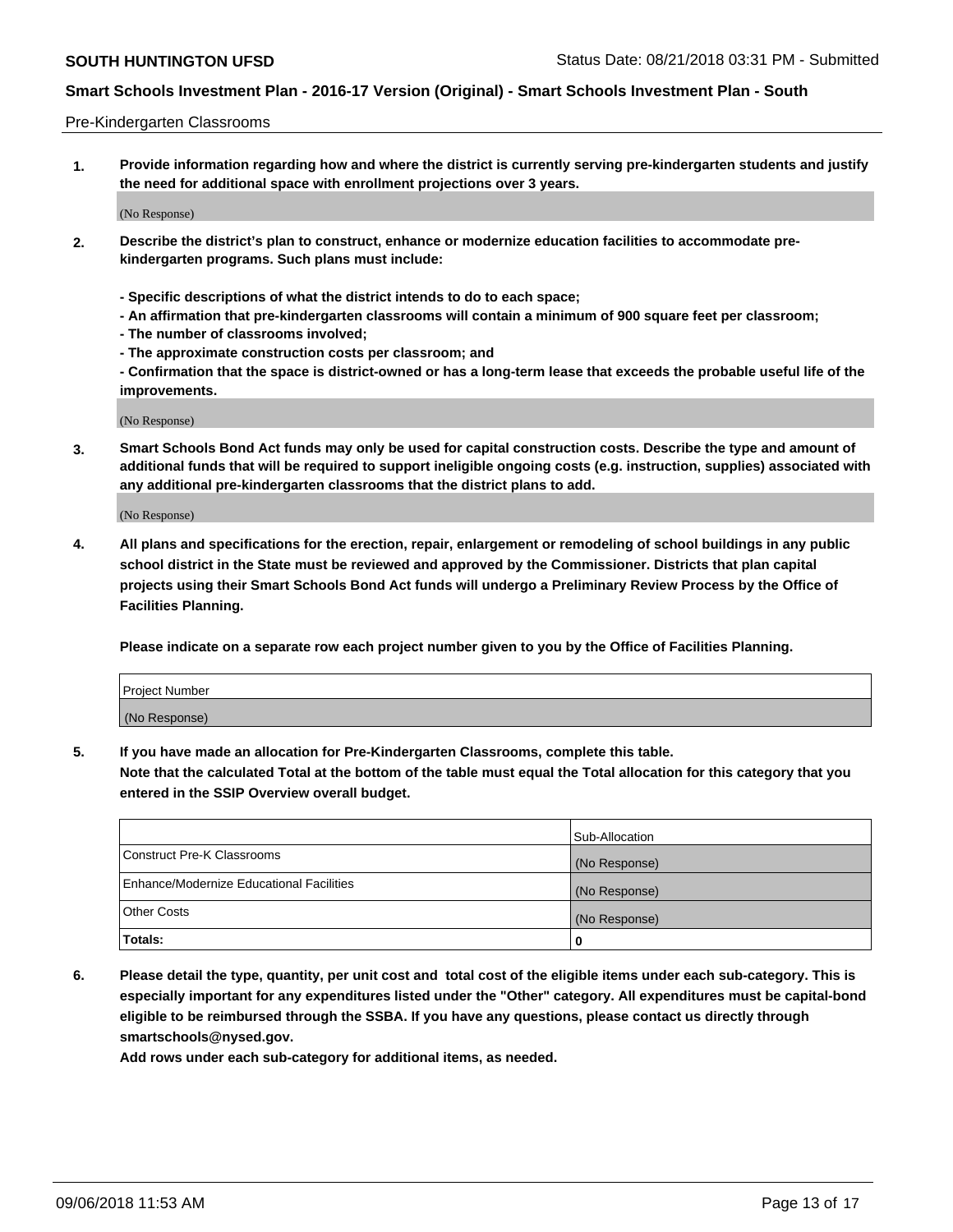Pre-Kindergarten Classrooms

| Select the allowable expenditure<br>type. | Item to be purchased | Quantity      | Cost per Item | <b>Total Cost</b> |
|-------------------------------------------|----------------------|---------------|---------------|-------------------|
| Repeat to add another item under          |                      |               |               |                   |
| each type.                                |                      |               |               |                   |
| (No Response)                             | (No Response)        | (No Response) | (No Response) | (No Response)     |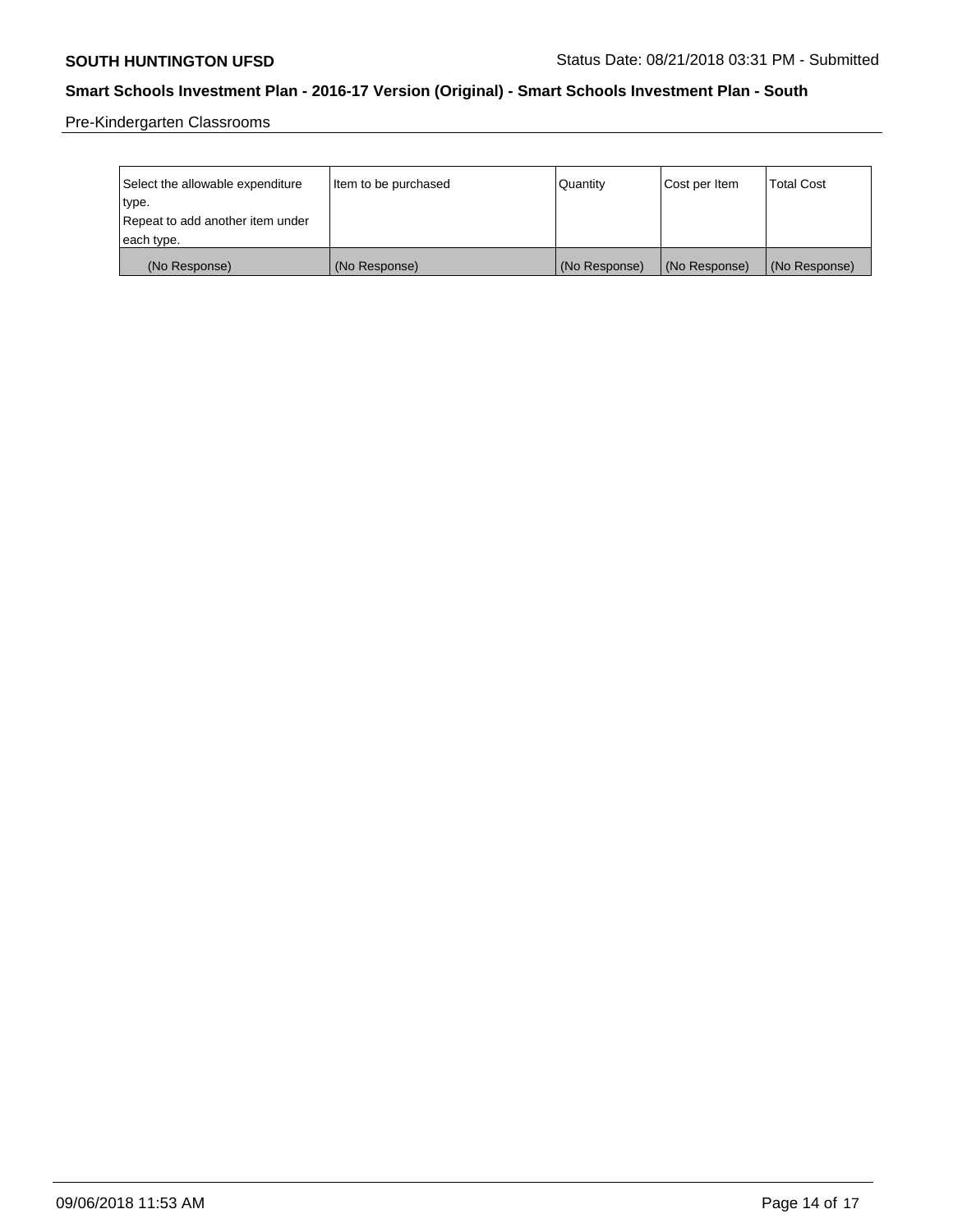Replace Transportable Classrooms

**1. Describe the district's plan to construct, enhance or modernize education facilities to provide high-quality instructional space by replacing transportable classrooms.**

(No Response)

**2. All plans and specifications for the erection, repair, enlargement or remodeling of school buildings in any public school district in the State must be reviewed and approved by the Commissioner. Districts that plan capital projects using their Smart Schools Bond Act funds will undergo a Preliminary Review Process by the Office of Facilities Planning.**

**Please indicate on a separate row each project number given to you by the Office of Facilities Planning.**

| Project Number |  |
|----------------|--|
|                |  |
|                |  |
|                |  |
|                |  |
| (No Response)  |  |
|                |  |
|                |  |
|                |  |

**3. For large projects that seek to blend Smart Schools Bond Act dollars with other funds, please note that Smart Schools Bond Act funds can be allocated on a pro rata basis depending on the number of new classrooms built that directly replace transportable classroom units.**

**If a district seeks to blend Smart Schools Bond Act dollars with other funds describe below what other funds are being used and what portion of the money will be Smart Schools Bond Act funds.**

(No Response)

**4. If you have made an allocation for Replace Transportable Classrooms, complete this table. Note that the calculated Total at the bottom of the table must equal the Total allocation for this category that you entered in the SSIP Overview overall budget.**

|                                                | Sub-Allocation |
|------------------------------------------------|----------------|
| Construct New Instructional Space              | (No Response)  |
| Enhance/Modernize Existing Instructional Space | (No Response)  |
| <b>Other Costs</b>                             | (No Response)  |
| Totals:                                        | 0              |

**5. Please detail the type, quantity, per unit cost and total cost of the eligible items under each sub-category. This is especially important for any expenditures listed under the "Other" category. All expenditures must be capital-bond eligible to be reimbursed through the SSBA. If you have any questions, please contact us directly through smartschools@nysed.gov.**

| Select the allowable expenditure | Item to be purchased | l Quantitv    | Cost per Item | <b>Total Cost</b> |
|----------------------------------|----------------------|---------------|---------------|-------------------|
| type.                            |                      |               |               |                   |
| Repeat to add another item under |                      |               |               |                   |
| each type.                       |                      |               |               |                   |
| (No Response)                    | (No Response)        | (No Response) | (No Response) | (No Response)     |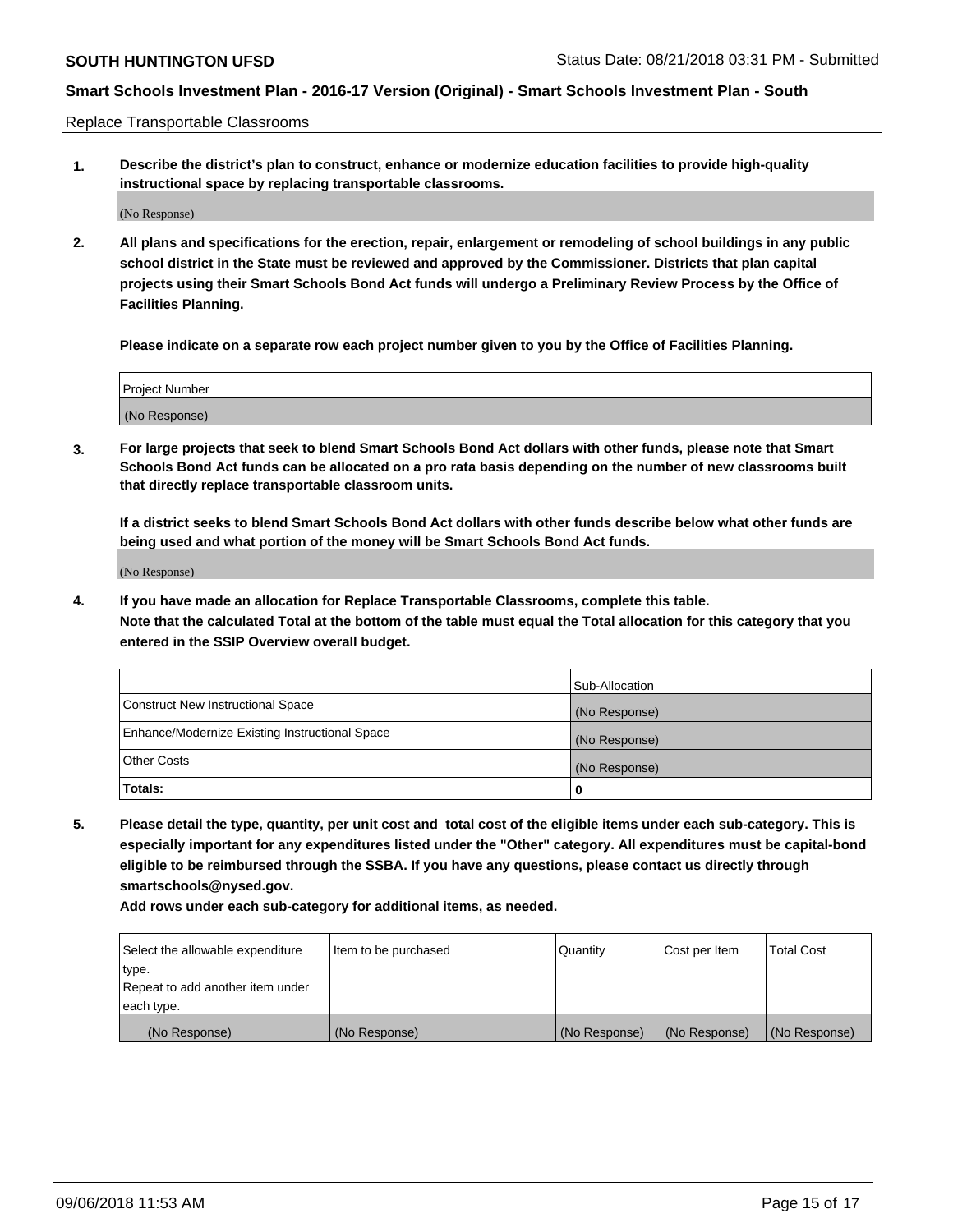High-Tech Security Features

**1. Describe how you intend to use Smart Schools Bond Act funds to install high-tech security features in school buildings and on school campuses.**

(No Response)

**2. All plans and specifications for the erection, repair, enlargement or remodeling of school buildings in any public school district in the State must be reviewed and approved by the Commissioner. Districts that plan capital projects using their Smart Schools Bond Act funds will undergo a Preliminary Review Process by the Office of Facilities Planning.** 

**Please indicate on a separate row each project number given to you by the Office of Facilities Planning.**

| <b>Project Number</b> |  |
|-----------------------|--|
| (No Response)         |  |

- **3. Was your project deemed eligible for streamlined Review?**
	- Yes
	- $\square$  No
- **4. Include the name and license number of the architect or engineer of record.**

| Name          | License Number |
|---------------|----------------|
| (No Response) | (No Response)  |

**5. If you have made an allocation for High-Tech Security Features, complete this table.**

**Note that the calculated Total at the bottom of the table must equal the Total allocation for this category that you entered in the SSIP Overview overall budget.**

|                                                      | Sub-Allocation |
|------------------------------------------------------|----------------|
| Capital-Intensive Security Project (Standard Review) | (No Response)  |
| <b>Electronic Security System</b>                    | (No Response)  |
| <b>Entry Control System</b>                          | (No Response)  |
| Approved Door Hardening Project                      | (No Response)  |
| <b>Other Costs</b>                                   | (No Response)  |
| Totals:                                              | 0              |

**6. Please detail the type, quantity, per unit cost and total cost of the eligible items under each sub-category. This is especially important for any expenditures listed under the "Other" category. All expenditures must be capital-bond eligible to be reimbursed through the SSBA. If you have any questions, please contact us directly through smartschools@nysed.gov.**

| Select the allowable expenditure | Item to be purchased | Quantity      | Cost per Item | <b>Total Cost</b> |
|----------------------------------|----------------------|---------------|---------------|-------------------|
| type.                            |                      |               |               |                   |
| Repeat to add another item under |                      |               |               |                   |
| each type.                       |                      |               |               |                   |
| (No Response)                    | (No Response)        | (No Response) | (No Response) | (No Response)     |